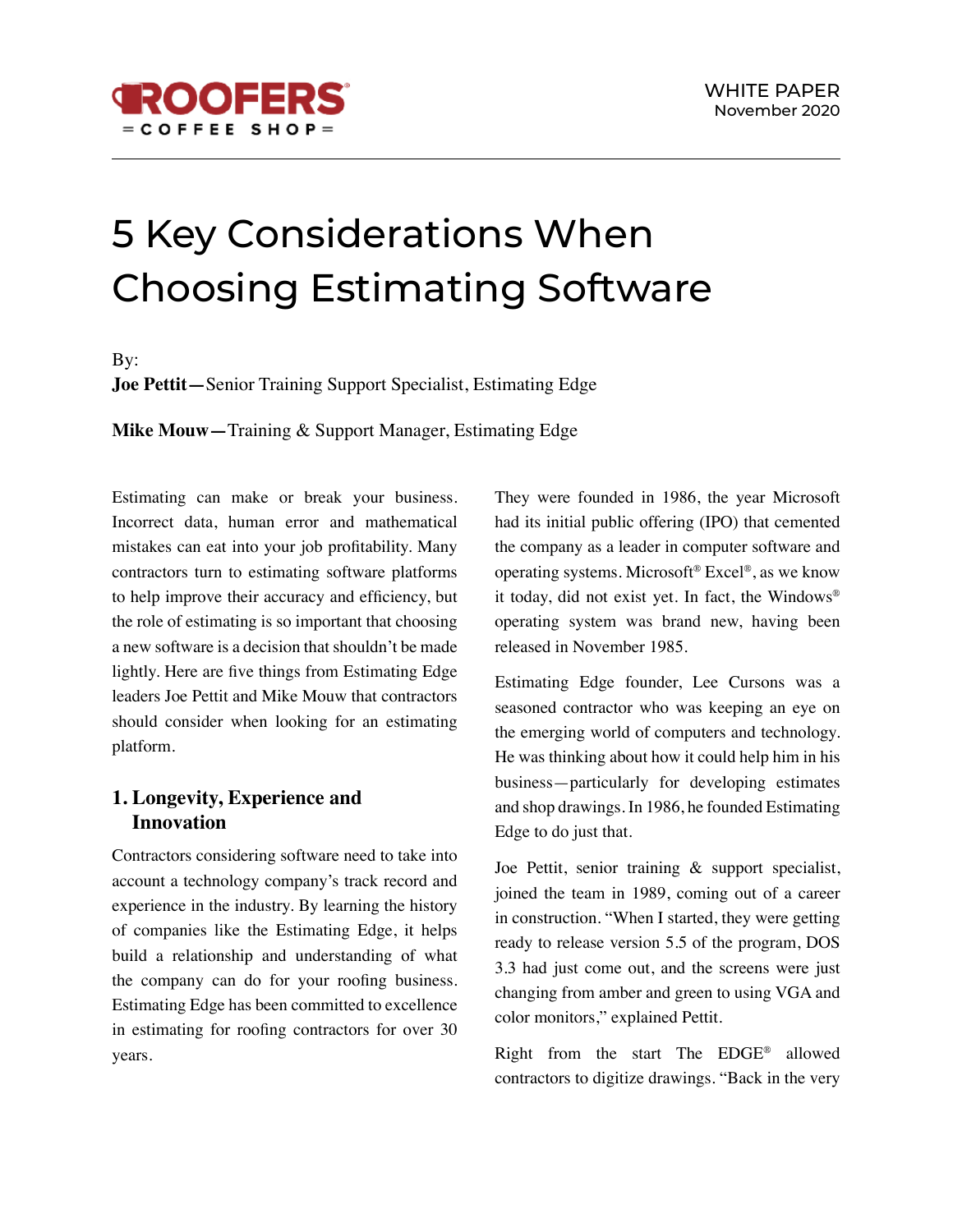beginning, it was an electronic Sonic Digitizer that worked off sonic ultrasound waves. So, if you had a bump in your drawing sometimes it would mess up the coordinates that it would give you," said Pettit. "Then we had transitioned to electronic digitizers, which were kind of like a big electronic drafting table with a little electronic grid underneath it and you would use an electronic pen to work with your blueprints that way."

"Think through what you need in your company, not just for today but what you think you will need three to five years down the road. Whatever you purchase will need to be able to grow with you."

**Joe Pettit—**Senior Training Support Specialist, Estimating Edge

In those early years, Pettit said that many contractors were excited about the technology and for many, that was the first computer in their offices. "Back then we even sold computers because so few people knew what to buy," said Pettit.

Mike Mouw joined the team in 1999 when The EDGE for Windows had just rolled out. He currently is managing the Tech Support and Training departments. He brought with him a knowledge of construction, having worked in his family's construction business, but little knowledge of computers. "I learned how to use a computer in about five days, and then I learned The EDGE in another three to six months with Joe's help, and then began helping others use the program," Mouw explained.

Pettit and Mouw have seen the company continue to develop new features, solutions and program enhancements. Pettit says that just because a company has been around a long time does not necessarily mean that it's a good company. Contractors need to see that the company is evolving as technology evolves and continuing to innovate. "A computer-related company that has survived all these years, definitely says a bit for the program and for the organization," Pettit said.

# **2. Partnerships, Support and Training**

There isn't one software platform that can do everything for a contractor's business. That's why it is so important to consider integrations and communications between software programs that are being used in the business. If your programs cannot talk to each other and share information, that increases the risk for errors, not to mention the inefficiency of double data entry.

"We're getting more corporations and companies to partner with us, so that we can actually tap into their technology workspace and data," explained Mouw. "In today's environment, being opensourced is one of our top priorities."

It is also important to think about your overall business goals. "Think through what you need in your company, not just for today but what you think you will need three to five years down the road. Whatever you purchase will need to be able to grow with you," advises Pettit.

Customer support is also key says Mouw.

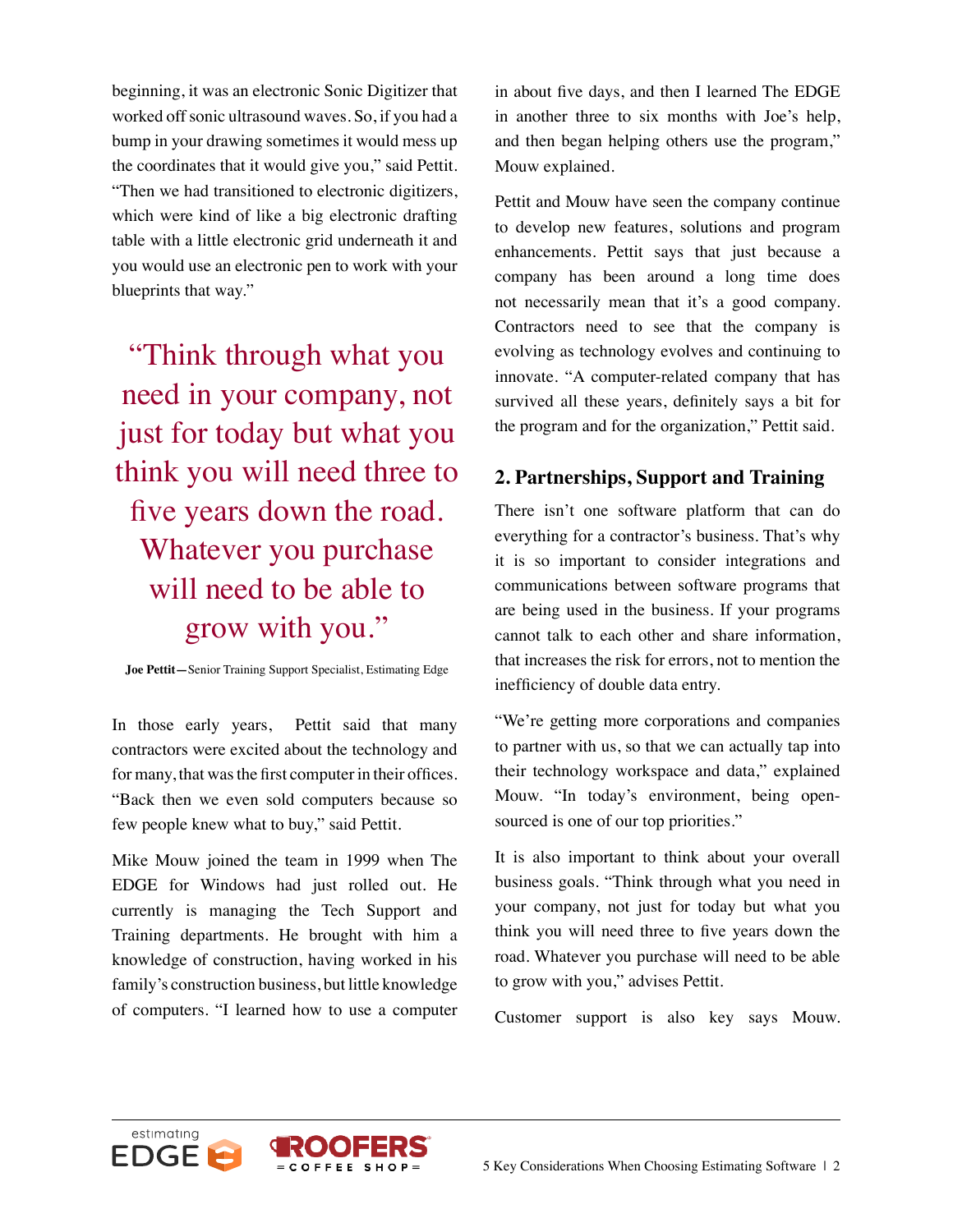"They want someone to talk to, especially in this environment. It's a, 'I need something very, very soon. The bid is due. I have an issue.' and that phone is right there, so it's great to be able to get help quickly and that's one of the things we do so well," explained Mouw.

The depth and breadth of Pettit and Mouw's experience and knowledge is invaluable to users of The EDGE. If there is an issue or situation, they have most likely seen it and solved it.

# **3. Customization and Training**

The EDGE provides contractors with a database that is ready to use right out of the box. "Every company has the ability to modify it and customize it to fit their company and customize it for their processes," explained Pettit.

Mouw agrees that the customization is important, saying, "It is a big deal because we really don't want to change the way a company does things, we really do want to help them and guide them into maybe a better flow. And that better flow is really what they're after."

Support and training during the implementation of The EDGE is key to success. It follows a set process. The contractor is learning the product and they also need to move certain data around, and to do it effectively it has to be done in a one-on-one environment.

"We work with the estimating team to bring everyone together," said Mouw. "Many times in companies the different estimators go off on their own tangents. That's why we work so closely with the team during implementation. Everyone agrees on the new process, which does look a little like their old method but now they benefit from the technology, the streamlining, and we get everyone on the same page," explained Mouw.

"The setup phase is critical, so we take the time to hear the client out, to learn about what their specific needs are and at the end of the day, they know that The EDGE is a trusted part of their team," said Mouw.

"We work so closely with the team during implementation. Everyone agrees on the new process, which does look a little like their old method but now they benefit from the technology, the streamlining, and we get everyone on the same page."

**Mike Mouw—**Training & Support Manager, Estimating Edge

## **4. Security, Access to Data, Backups**

With cloud-based platforms, manually backing up data is a thing of the past. Online security should be a consideration when choosing software and you will want to ask about the company's security controls. Ask questions such as, where your data will be stored, who has access to the data and what third parties, if any, do they work with to host and

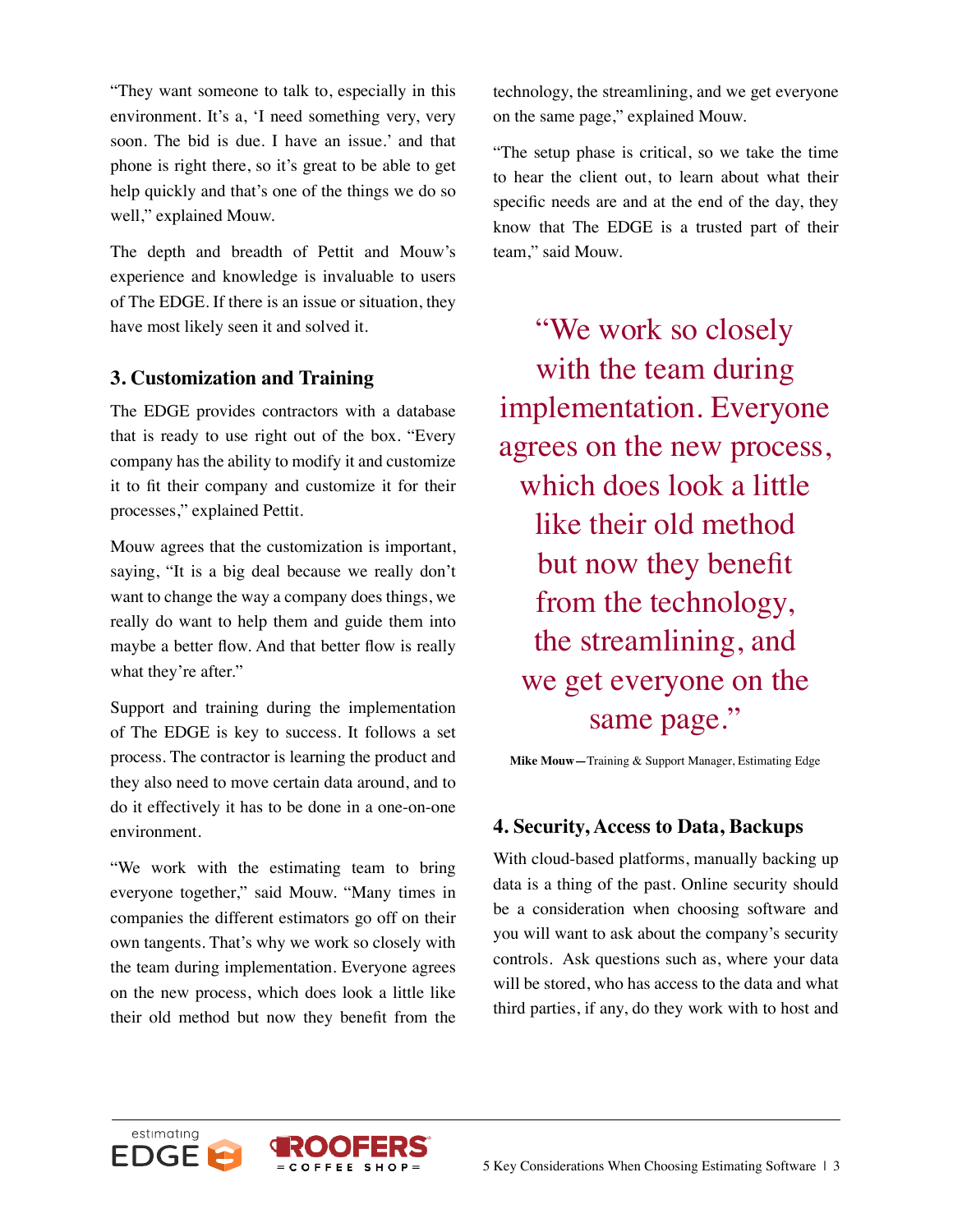store your data. It's also important to understand the company's backup and recovery processes.

Pettit explained that The EDGE handles security and backups for the customer saying, "Customer data is on an IBM® service cloud separate from other IBM customers and is encrypted with multiple layers of security."

"I hear regularly from contractors, especially those that have taken a few years to decide to move forward, that they wish they would have made the switch sooner."

**Joe Pettit—**Senior Training Support Specialist, Estimating Edge

Beyond the security of your data in the cloud, you need to consider the vulnerability of your information should an employee leave. If an employee had the administrative access level to be able to export information from the program, a company could be at risk of them taking sensitive customer information with them to their new job. That isn't the case with The EDGE.

"If someone were to export the database or the jobs and then go to another company, they would not be able to open that information at that other company," said Pettit. "That's a new feature to

version 12 of our software that adds one more level of security for our customers."

## **5. Find Your Inside Champion**

Pettit advises that contractors considering implementing a new software need to identify one or two key employees who are onboard with the idea and can serve as the champion for the software. "Contractors need to ask themselves if they have someone who's going to operate the program," said Pettit. "It's one thing for the owner of the company to decide to get the program, but if all of the estimators are working 10 to 12-hour days, and they're on some sort of commission, who is going to use it?"

Talk to your team to see who is interested in finding a better solution and an improved process. Have them be part of the selection process. "They need to understand that in the beginning it will be a little bit slower, but after that it will be a whole lot faster," Pettit said. "It has to be someone who knows the company well enough to be able to help set things up without bringing the entire company into it. Once the database is customized for your company it makes it much easier to bring the other estimators onboard."

Mouw says that once people see it and realize the benefits, the rest of the team tend to gravitate toward it. "The EDGE is just one of those programs that organizes data so well," said Mouw. "It's easy to understand, it's easy to flow through the normal processes. Once they realize everything this does for the data they are working with, organizing it and making it easy to get back to later, they want to use it."